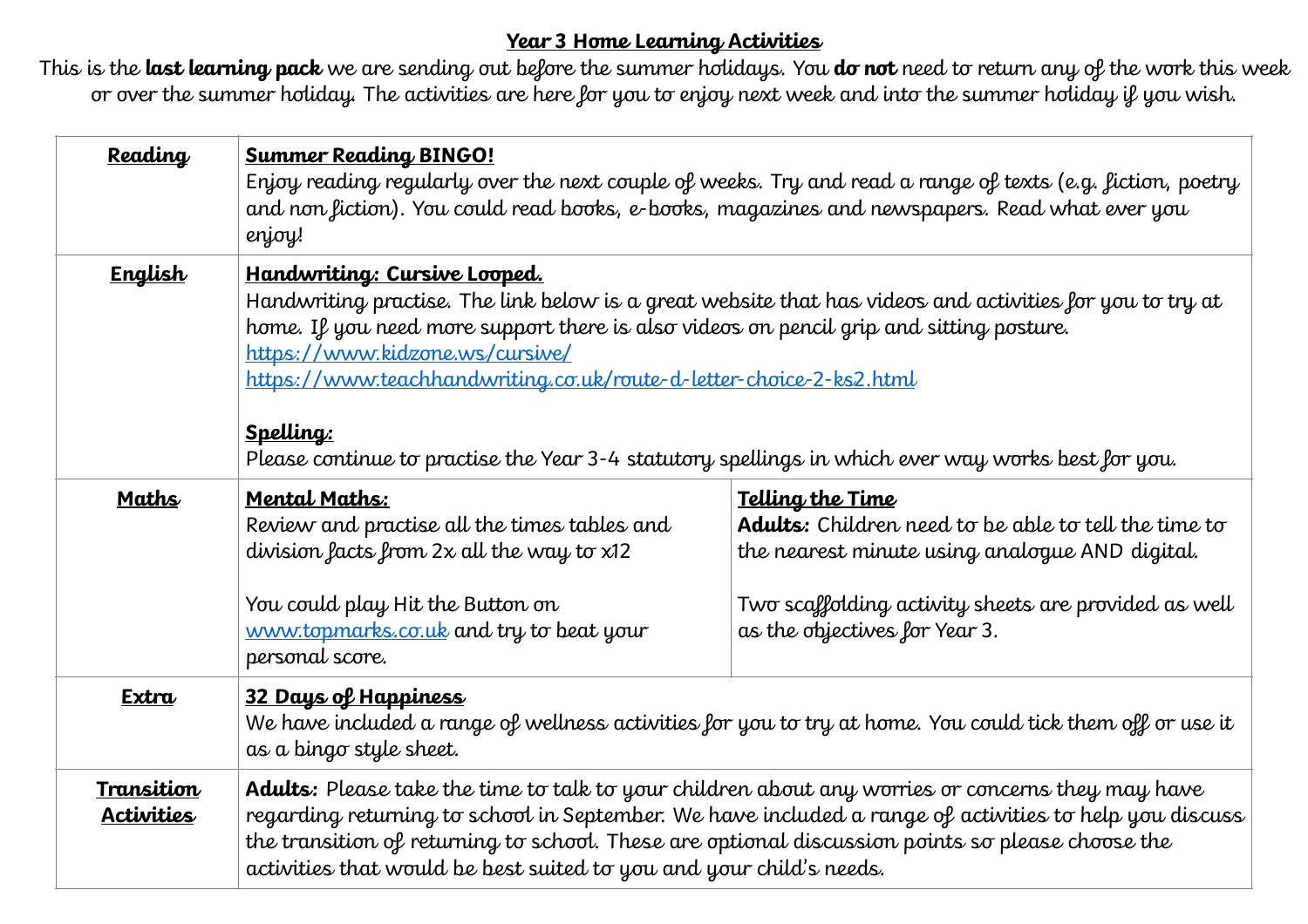| pooksrortopics.com/pingo<br><b>Summer Reading</b> |                                                                                  | you're on the<br>somewhere<br>Read while<br>way to<br>Date<br>Title | Write your own<br>and read<br>story<br>Date<br>Title<br>±                       | park or on the<br>Read in the<br>beach<br>Date<br>Title      | you were born<br>written before<br>Read a book<br>Date<br>Title  | standing up!<br>Read while<br>Date<br>₽                             |
|---------------------------------------------------|----------------------------------------------------------------------------------|---------------------------------------------------------------------|---------------------------------------------------------------------------------|--------------------------------------------------------------|------------------------------------------------------------------|---------------------------------------------------------------------|
|                                                   | Ç                                                                                | Read a book<br>borrowed or<br>peddbws<br>that you<br>Date<br>₽      | never heard of<br>that you had<br>Read a book<br>before<br>Date<br><b>fille</b> | that makes you<br><b>Read a book</b><br>laugh<br>Date<br>ŧ   | <b>Read some</b><br>non-fiction<br>Date<br>Title                 | readng place<br>Read in your<br>favourite<br>Date<br>it∎e           |
|                                                   | Sing                                                                             | bedtime<br>Read at<br>Date<br>Title                                 | dark using a<br>Read in the<br>torch<br>Date<br><b>Filte</b>                    | instructions for<br>something<br>Read<br>Date<br>Title       | Read on a<br>rainy day<br>Date<br>Title                          | eating a snack<br>Read while<br>Date<br>Ē                           |
|                                                   | For recommended booklists themed by age group or topic, visit booksfortopics.com | someone<br>younger<br>Read to<br>Date<br>Title                      | Read to a soft<br>toy or a pet<br>Date<br>Title                                 | someone older<br>than you<br>Read to<br>Date<br><b>filte</b> | Read on a<br>Monday<br>Date<br>Title                             | Read under a<br>tree<br>Date<br>Title                               |
| <b>Alleel</b>                                     |                                                                                  | on a sunny day<br>Read outside<br>Date<br>₽                         | Make a den<br>and read<br><b>inside</b><br>Date<br><b>Title</b>                 | you've read<br>something<br>before<br>Read<br>Date<br>∎∎     | you eat your<br><b>Read before</b><br>breakfast<br>Date<br>Title | someone over<br>the phone or<br>video chat<br>Read to<br>Date<br>∎∎ |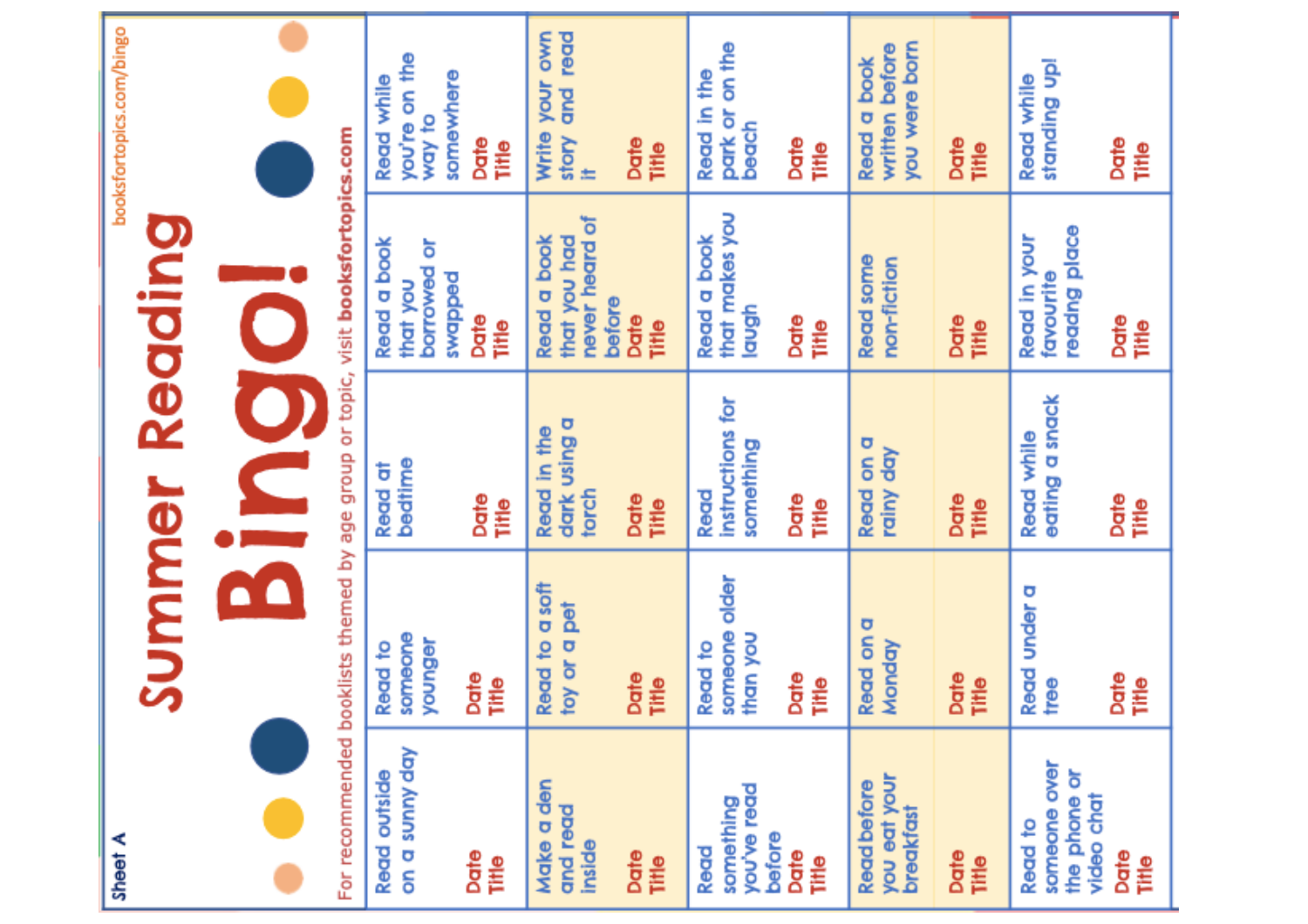## Transition activities choice grid

| Remembering this year                                                                                                                                                | Moving towards next year                                                                                                                                                                                         |  |  |
|----------------------------------------------------------------------------------------------------------------------------------------------------------------------|------------------------------------------------------------------------------------------------------------------------------------------------------------------------------------------------------------------|--|--|
| Use your name to write an acrostic poem about yourself (include what you                                                                                             | Close your eyes and think about next school year. What do you feel?                                                                                                                                              |  |  |
| are good at and like doing at school).                                                                                                                               | How does your body feel?                                                                                                                                                                                         |  |  |
| Create a portrait of yourself by drawing or using art materials. Share                                                                                               | Represent your feelings with colours, emojis or a drawing. Label and                                                                                                                                             |  |  |
| your poem and portrait with someone else and tell them why you're                                                                                                    | discuss with your family. Think about how you felt when starting last year                                                                                                                                       |  |  |
| amazing!                                                                                                                                                             | and what helped you to settle and do your best.                                                                                                                                                                  |  |  |
| Make a mind map, list, drawing or collage of what you have enjoyed                                                                                                   | Write a letter to your new teacher.                                                                                                                                                                              |  |  |
| learning this year. It can be at school or home - a topic or activity, a trip                                                                                        | You could tell them about yourself, include any worries or questions you                                                                                                                                         |  |  |
| or event?                                                                                                                                                            | have about next year explain and what you are looking forward to in                                                                                                                                              |  |  |
| Why did you enjoy it?                                                                                                                                                | September.                                                                                                                                                                                                       |  |  |
| What have you achieved this year? What have you improved /got better                                                                                                 | Make a list of your goals for next year.                                                                                                                                                                         |  |  |
| at? Design a trophy, medal or award for yourself for reasons of your                                                                                                 | Create something to remind yourself (it could be a poster, video, poem,                                                                                                                                          |  |  |
| choice.                                                                                                                                                              | bunting, paper chains or anything you like!).                                                                                                                                                                    |  |  |
| Make a happy memories pot/jar.<br>Add ideas on post-its or small pieces of paper of things that you like<br>about school. Look at these before you return next year. | Consider: What will be the same about school in September? e.g.<br>-I will see my friends<br>-I will be taken/collected by<br>-I will have lunch at school<br>-I will learn exciting things<br>-I will have fun! |  |  |